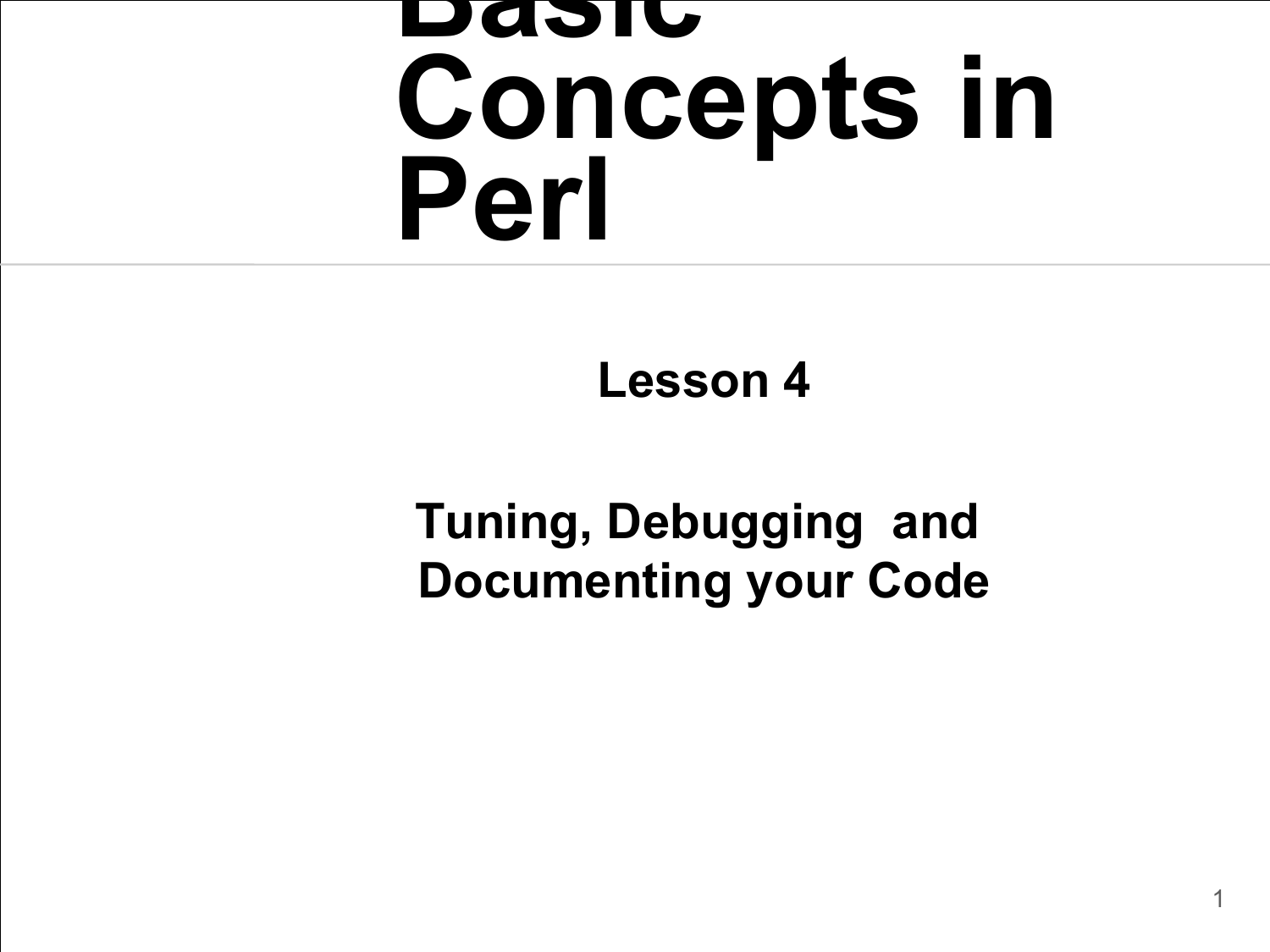# **Debugging**

- Best strategy: write bug free programs
- Perl helps you with that by using
	- ◆ **perl -w #Bug in perl: -w is optional**
	- ◆ **use strict; #forces strong(er) typing**
	- ◆ Usage of CPAN Modules (usually well tested)
	- ◆ Usage of recipes from the literature (see Intro)
- If your program nevertheless seems to have bugs
	- ◆ print out intermediate results (poor mans debugger)
	- ◆ use a real debugger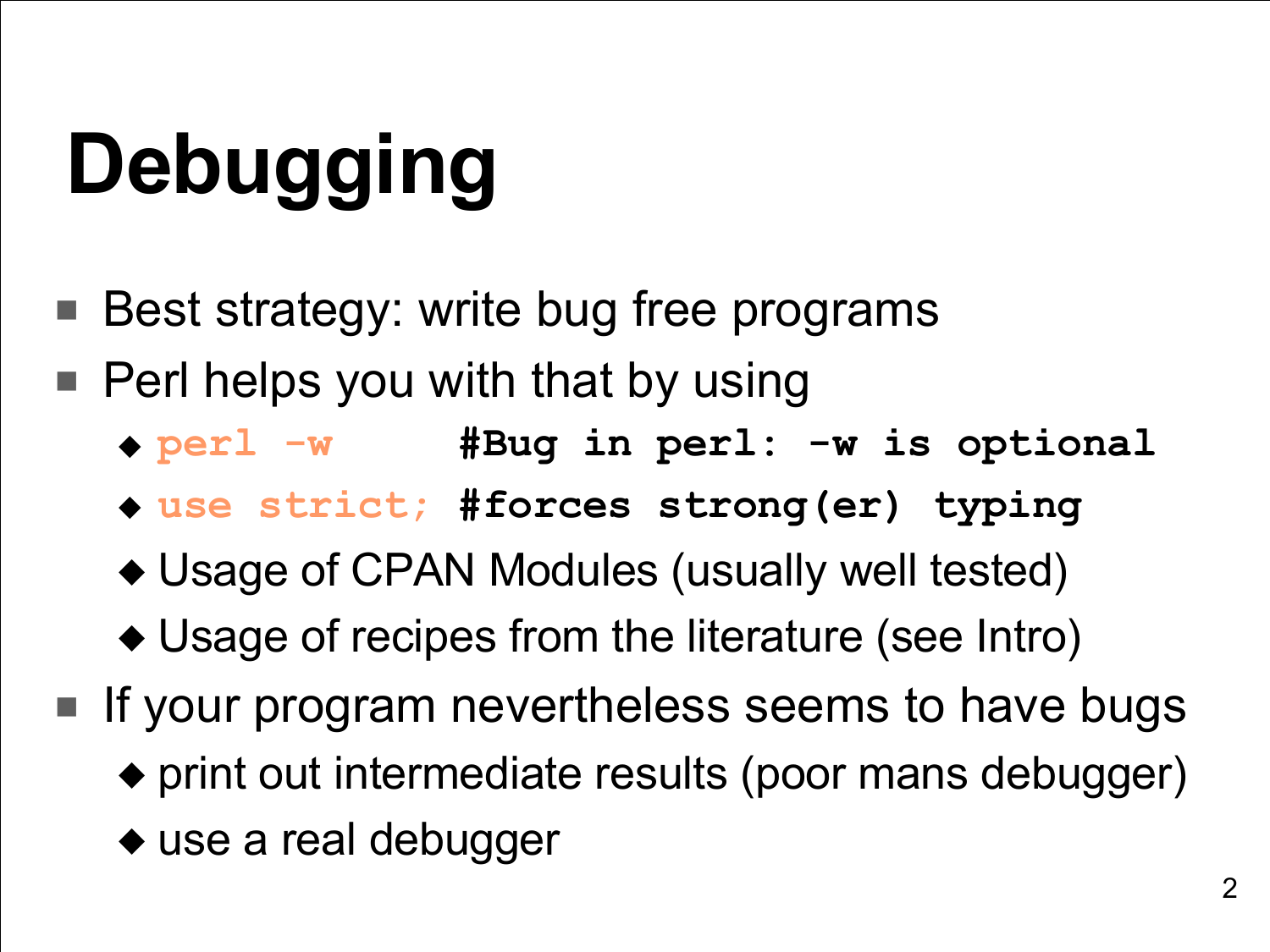## **Printing Debug Data**

- Simply use **print \$***data* **if \$debug;**
- use more advanced techniques for structured data **use Dumpvalue;**

**my \$dumper = new Dumpvalue; print "The variable \\$client type " , ref (\$client), " contains:\n";**

**\$dumper->dumpValue(\$client);**

- **# we don't really want that:**
- **# \$dumper->dumpvars('main'); #all Variables**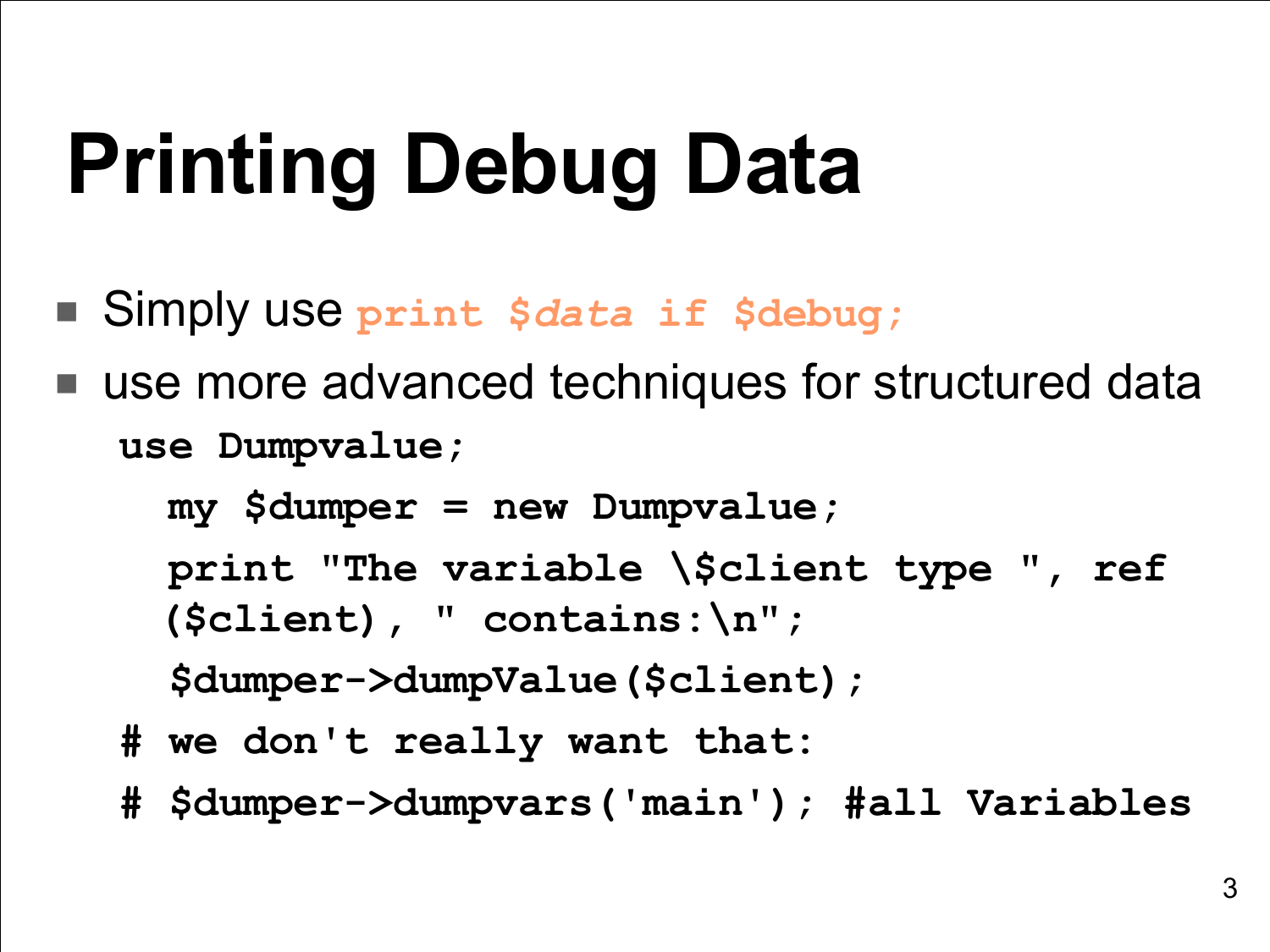#### **TMTOWTDI**

■ There is more than one way to do it: **use Data::Dumper;**

> **print "The variable \\$client type " , ref (\$client), " contains:\n" , Dumper(\$client);**

- Printing can be influenced by variables
- Output is valid perl code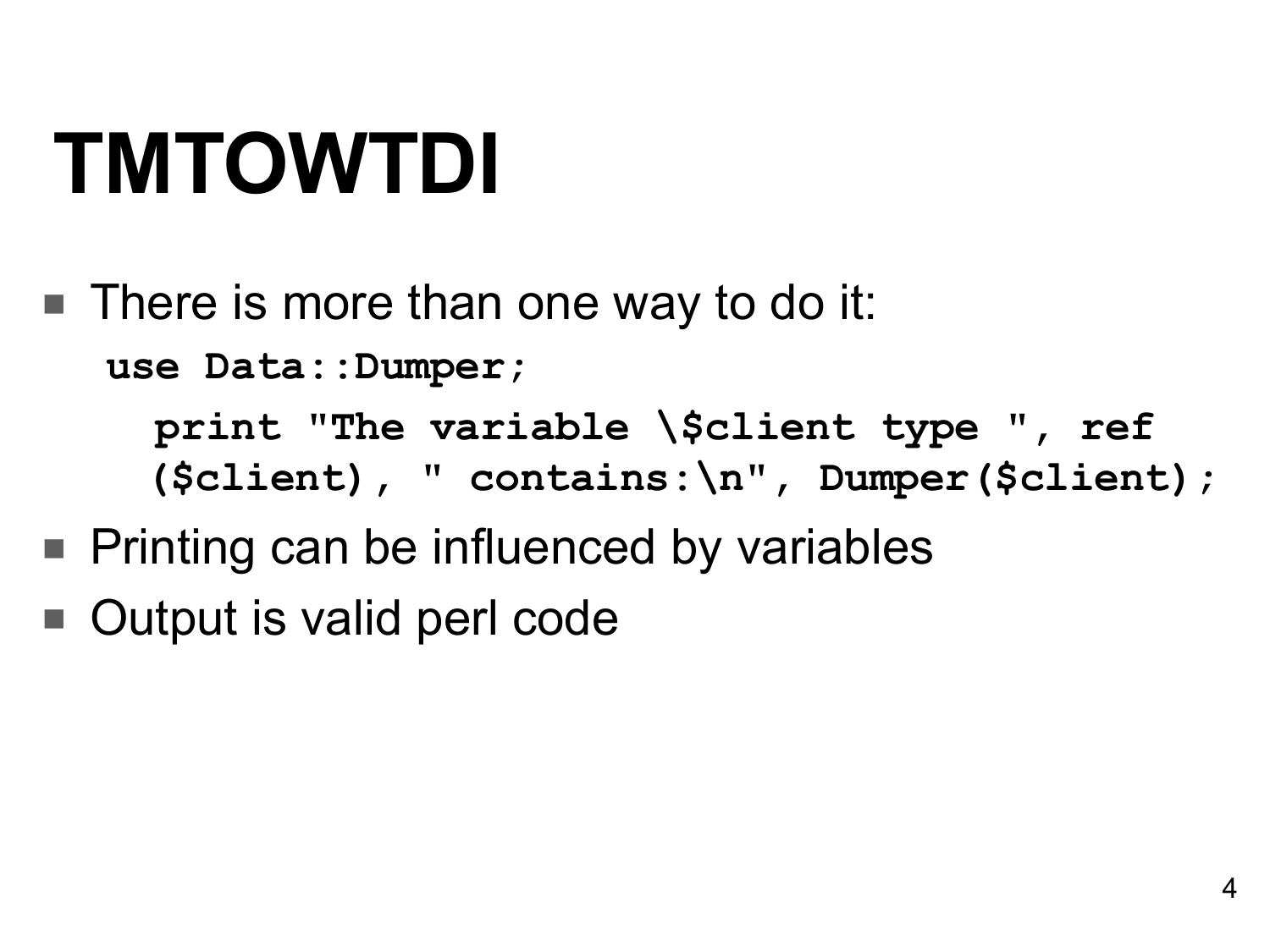#### **Using Code development tools**

- Call a program verifier (like lint, C language) ◆ **perl -MO=Lint,all Ex5.pl**
- Produce a cross reference listing (very long!!)
	- ◆ **perl -MO=Xref Ex5.pl > Ex5\_references.txt**
- Look for more tools based on perl code generators ◆ see CPAN and e.g. the Camel book 3rd edition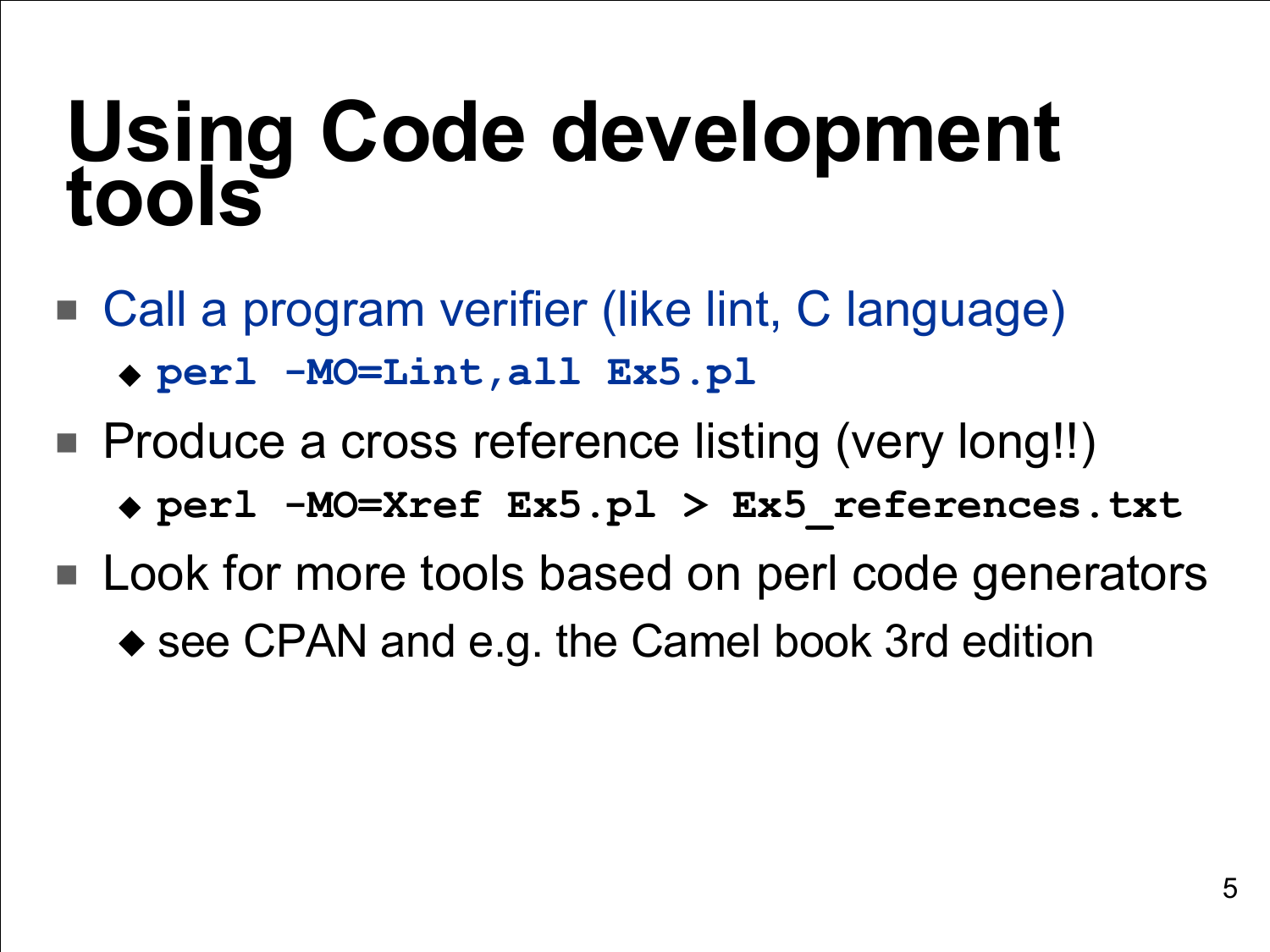## **Using the Perl debugger**

- Perl comes with its own debugger
	- ◆ call with **perl -d scriptname**
	- ◆ important debugger commands (mostly 1 char)
		- **h (help) n (next) s (step) t (trace mode)**
		- **l (list next) v (prev) . (current line)**
		- **b (set breakpoint) c (cont after break)**
		- **p expr (print) x expr (extended print)**
		- **q (quit)**
	- ◆ Execute perl statements in the debugger: **perl -de 0**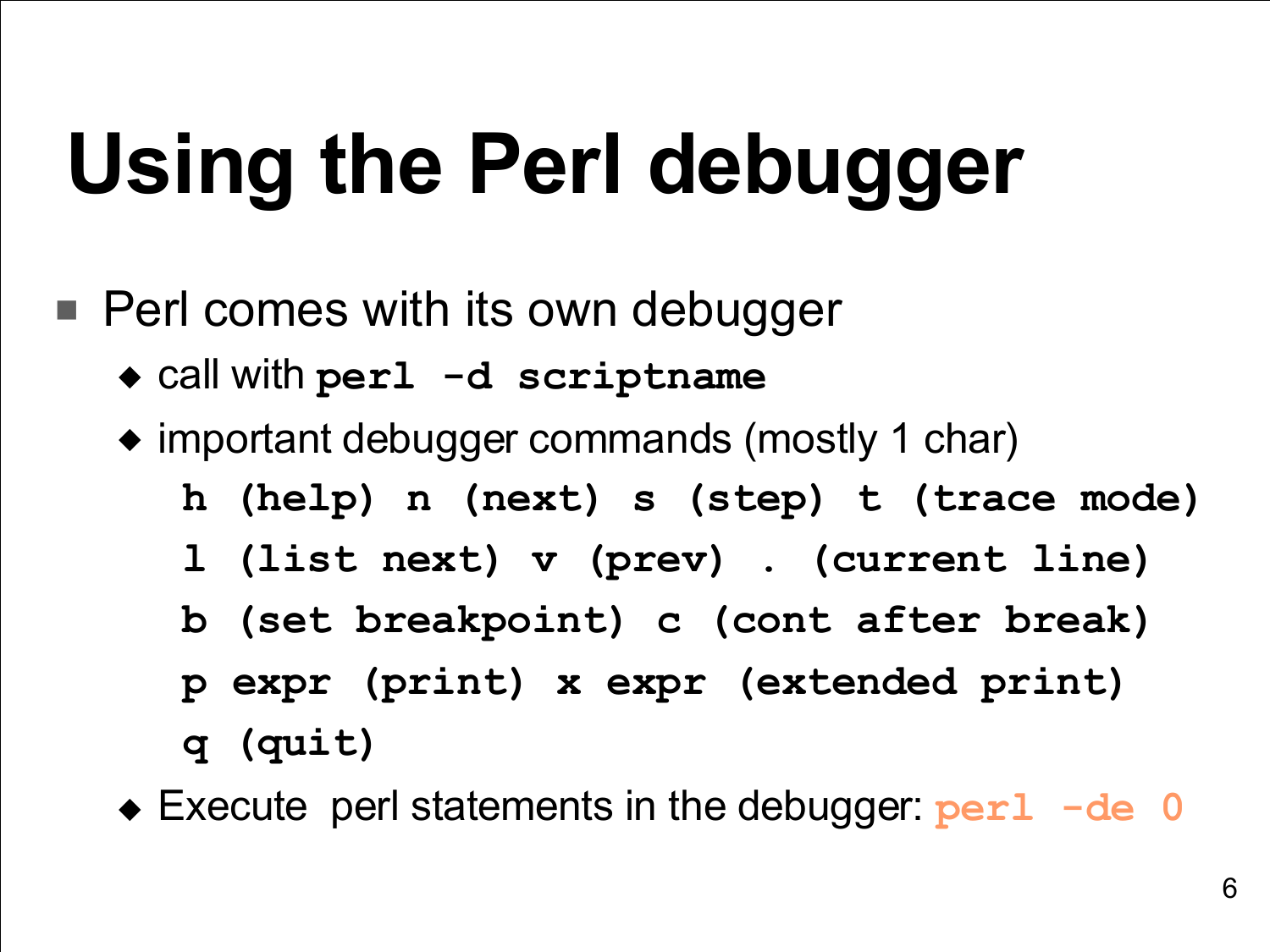## **Graphical debuggers**

- **ptkdb** is graphical frontend for **perl -d** ◆ based on perl/Tk, runs on many platforms, slow
- **ddd** is a powerful debugger under UNIX
	- ◆ has also support for perl (is also a frontend)
- **emacs** has also some debug support
- Integrated development environments
	- ◆ Perlbuilder from Solutionsoft used in this course
	- ◆ colorful, with many gadgets, some minor bugs (2.0g)
	- ◆ also useable for program development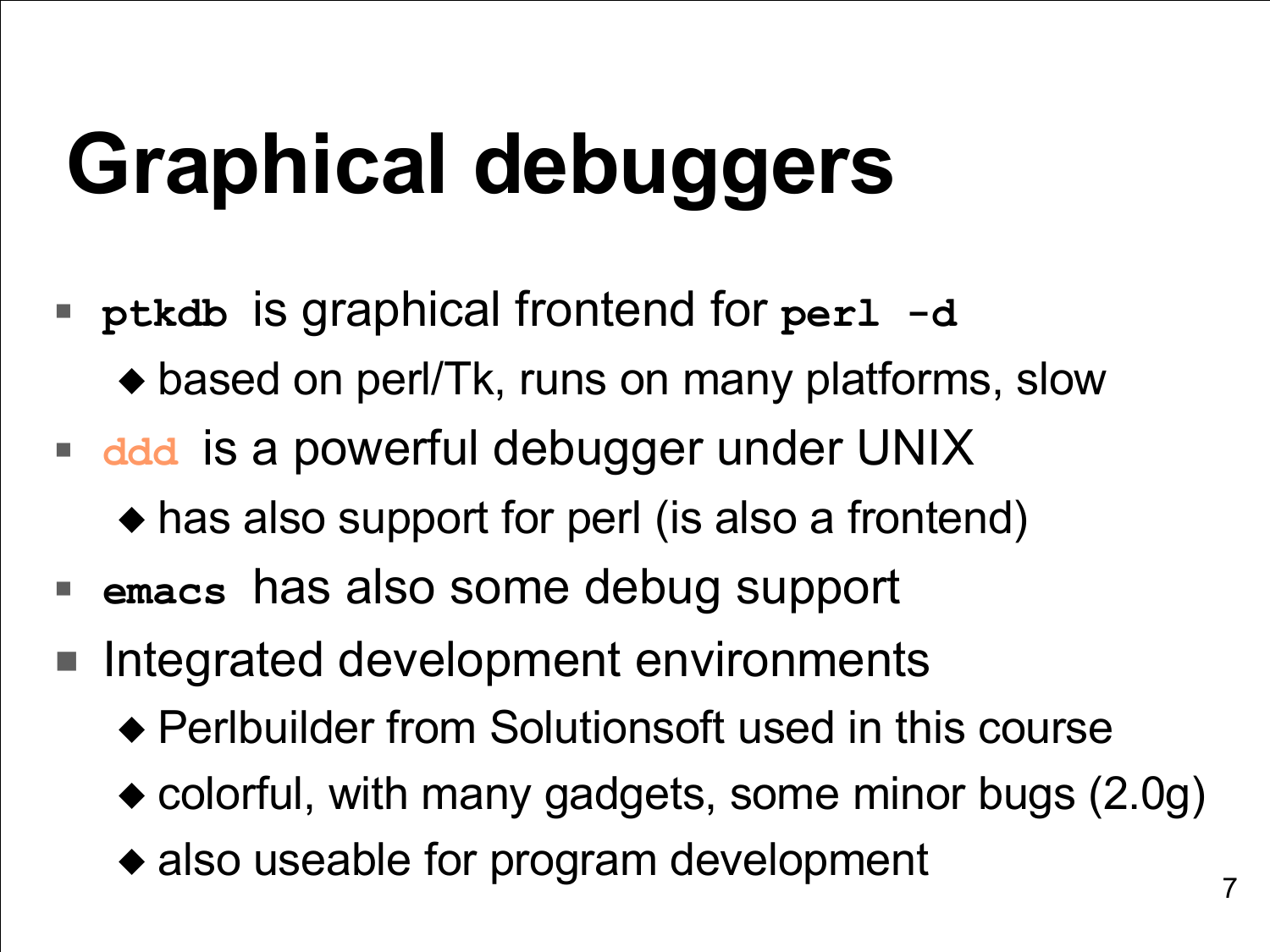### **Use the correct algorithms**

- An extremely short wrong program
- perl -e '("a"x2000) =~  $/((a+?)+)'$
- Dumps core, why?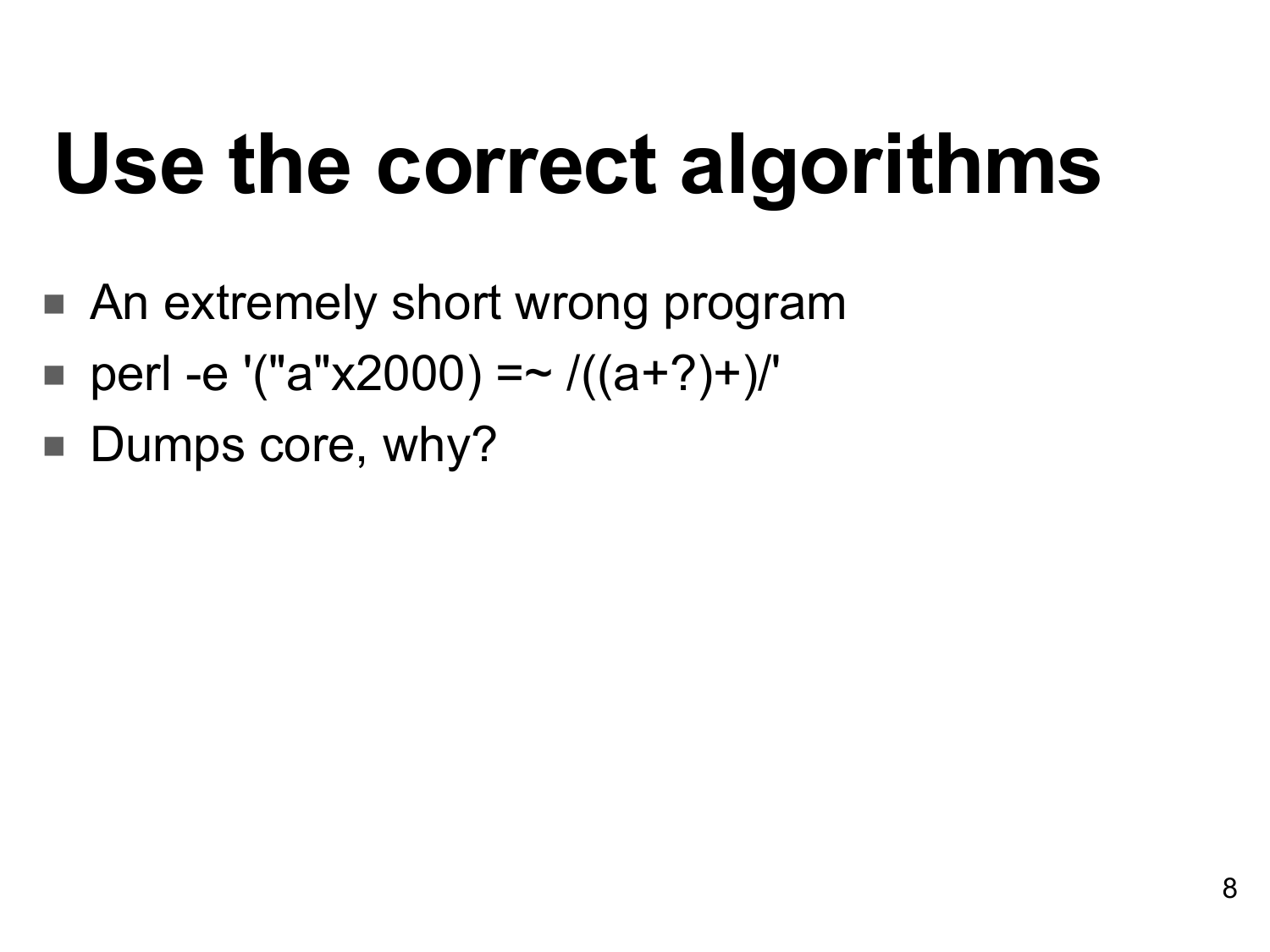#### **Unsafe Data**

- Perl programs can get external data in many ways ◆ user input from **STDIN**
	- ◆ Arguments passed from the command line
	- ◆ Output of external programs that gets processed
- Perl marks such data as tainted and offers checks
- Under Option -**T** perl does not transfer control to external processes that get passed tainted data
- SetUID programs will, CGI scripts should always run under taint (**-T**) control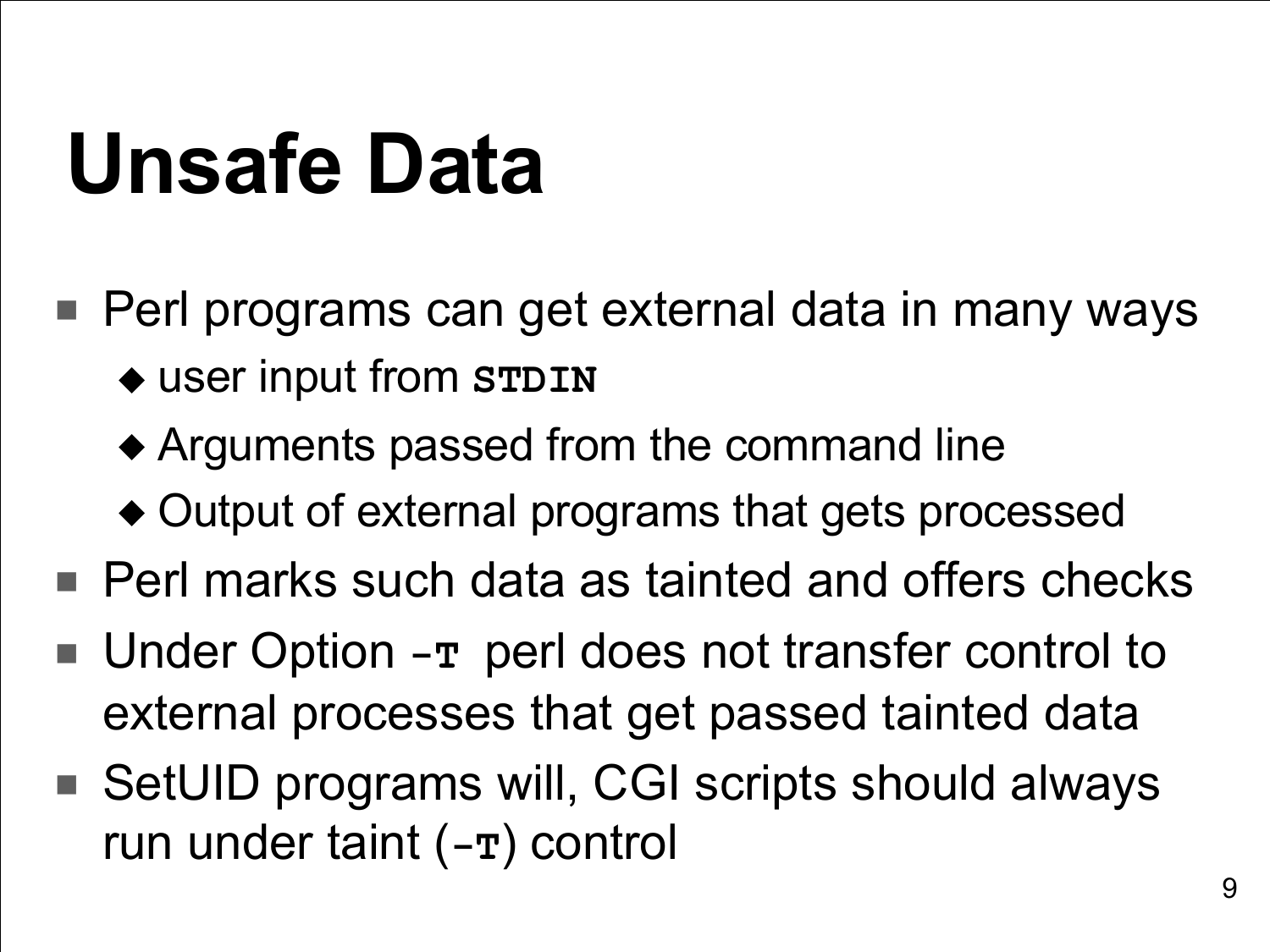### **Making tainted scripts safe**

- Is not a guarantee for safety within the perl code **\$line = <>; #\$line is tainted `echo \$line`;#insecure, run time error with -T**
- The tainted status gets cleared by
	- ◆ usage of regex substrings (**\$1, \$2, ...**)
	- ◆ calling external programs with the full path or setting **\$ENV{PATH}** to a known value
	- ◆ use of **exec** and **system** not using the shell (see above)

```
◆ change an unsafe pipe into a "secure" exec
open IP, "-|" or exec 'echo', $tainted;
  instead of open IP, "$tainted|";
```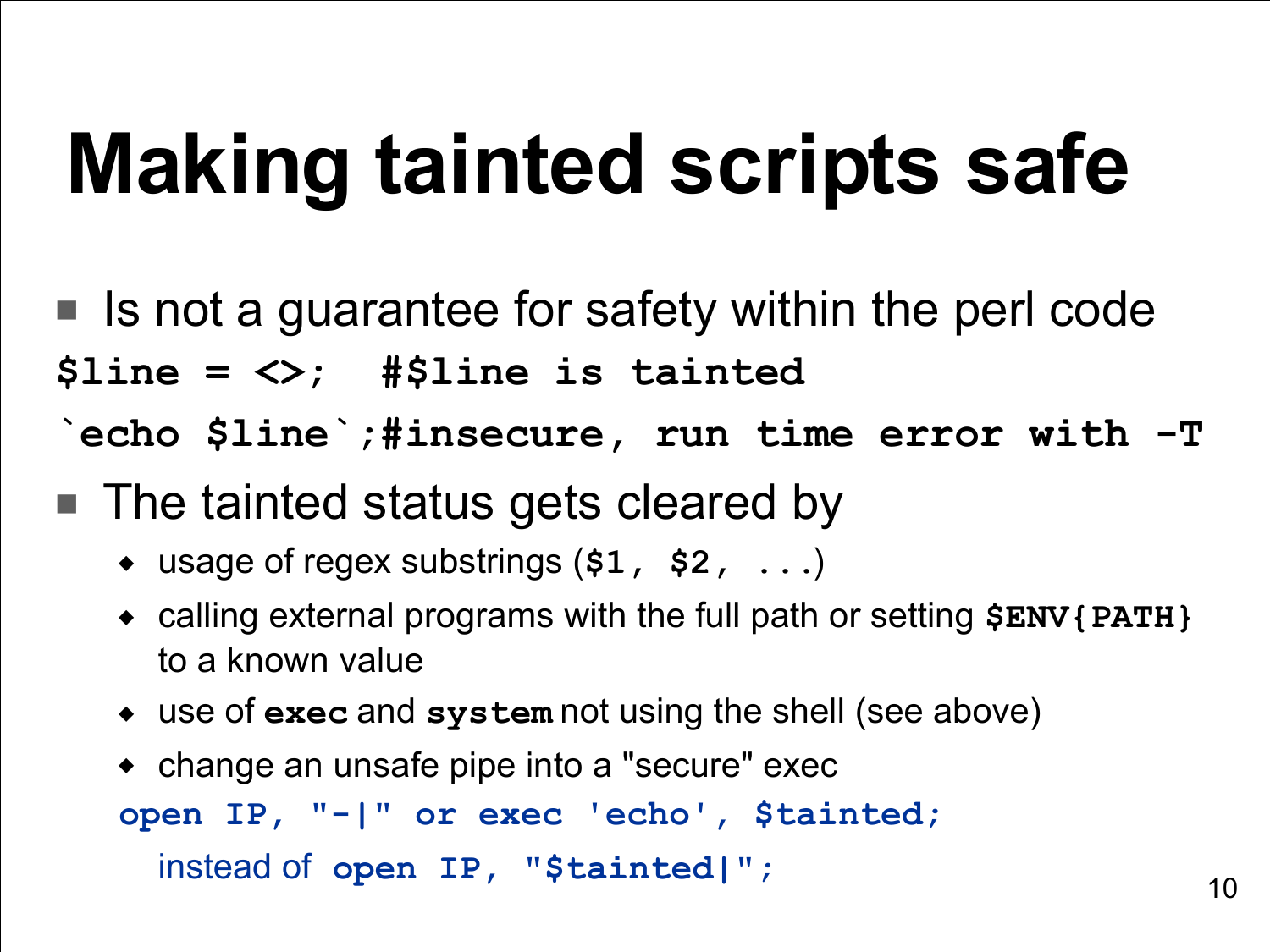# **Optimization in general**

- Rule 1: don't optimize
	- ◆ Rule 2: don't optimize
		- ✦ Rule 3: (experts only) don't optimize yet
- Is optimization really required
	- ◆ If yes, time or space optimization
- Balance between optimization and readability
- Cost of optimization
	- ◆ Adding a CPU may be cheaper than manpower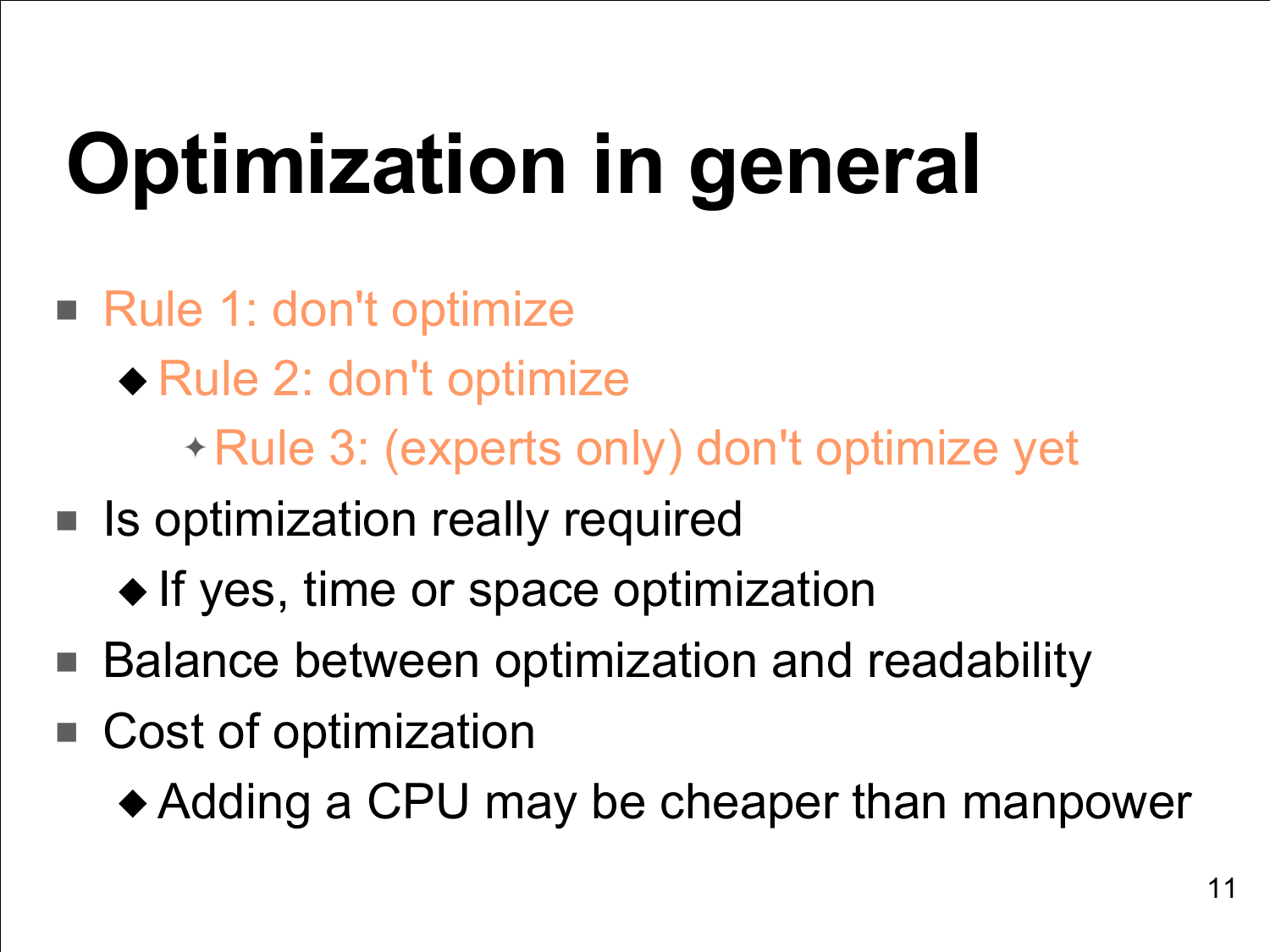# **Profiling**

■ Profile your program

**perl -d:DProf** *script* writes profile data **tmon.out dprofpp** generates profiling information (many options to influence output) can be done in one go **dprofpp -p** *script*

- Do only optimize hotspots
	- ◆ Where most of the time is spent
	- ◆ Try to avoid excessive number of function calls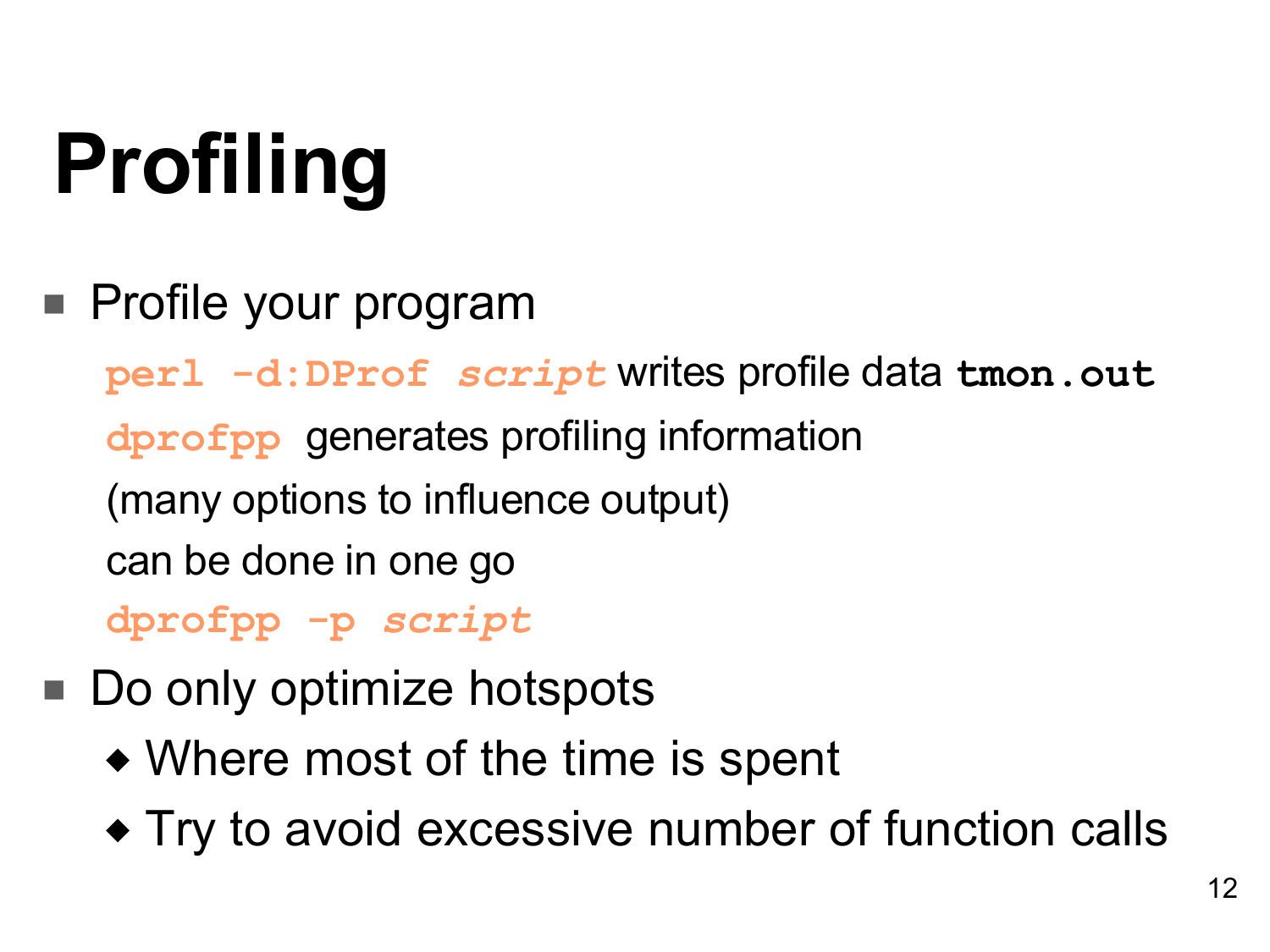### **Benchmarking**

Benchmark your program

**use Benchmark;**

**\$count = 100;**

**\$t = timethis(\$count, "CODE");**

Benchmark data contained in object \$t, get also printed

■ For finer grained resolution use calls to time() instead and **use Time::HiRes;**

it will replace the time calls (of 1 second resolution)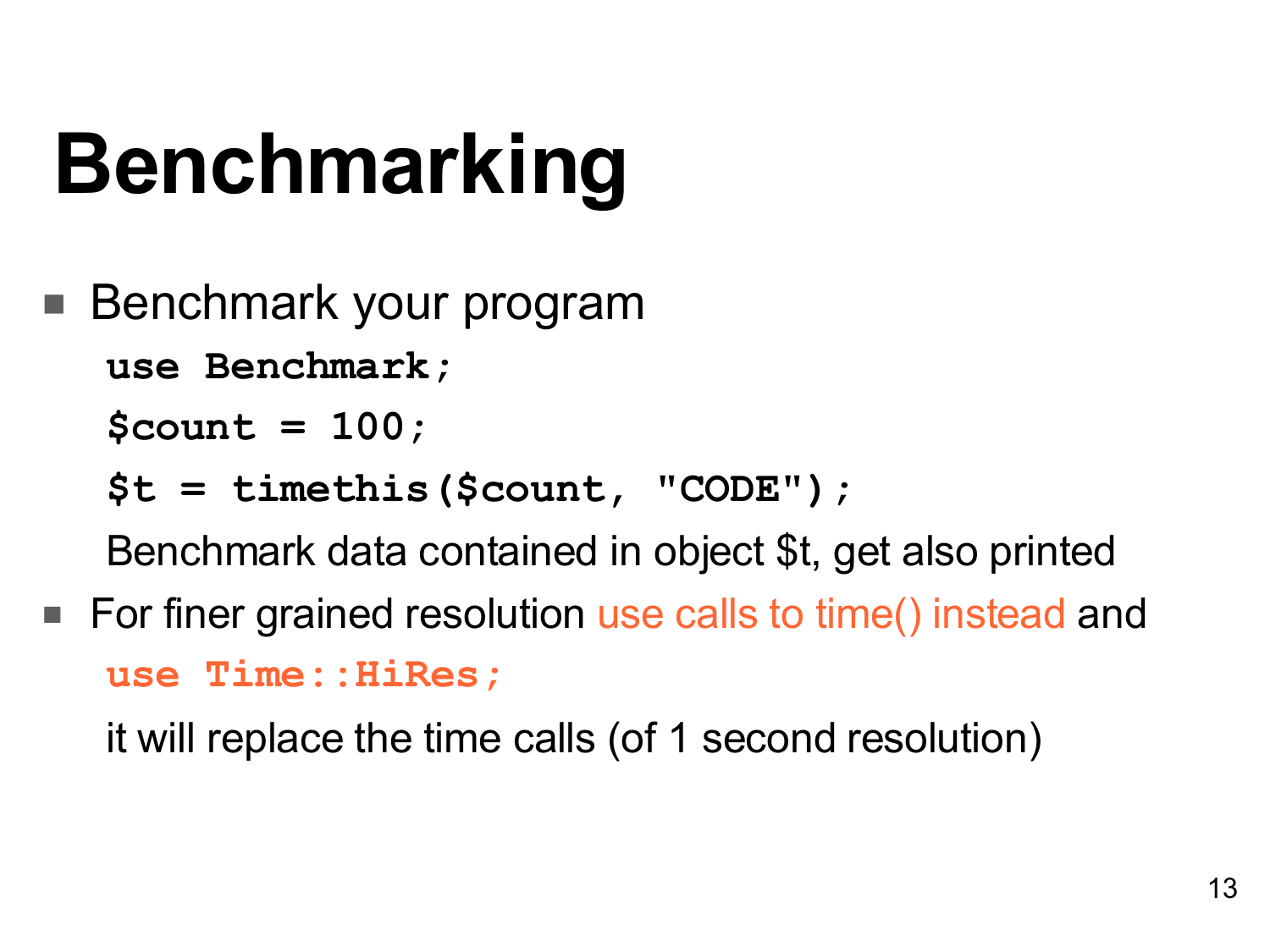# **Optimization tips**

- Avoid calling external programs (pipes from/to commands, backticks, the **system** function
	- ◆ look on CPAN for perl modules that do the job
	- ◆ examples: UNIX commands **du, df, ls, ps**
	- ◆ write your own modules, use the XS interface for speed (calling C Code from perl)
	- ◆ or use the module **Inline.pm** (inline C code in perl, similar to the XS interface, easier to handle) Installed at DESY (UNIX)
		- ✦ Majority of modules is using XS, not inline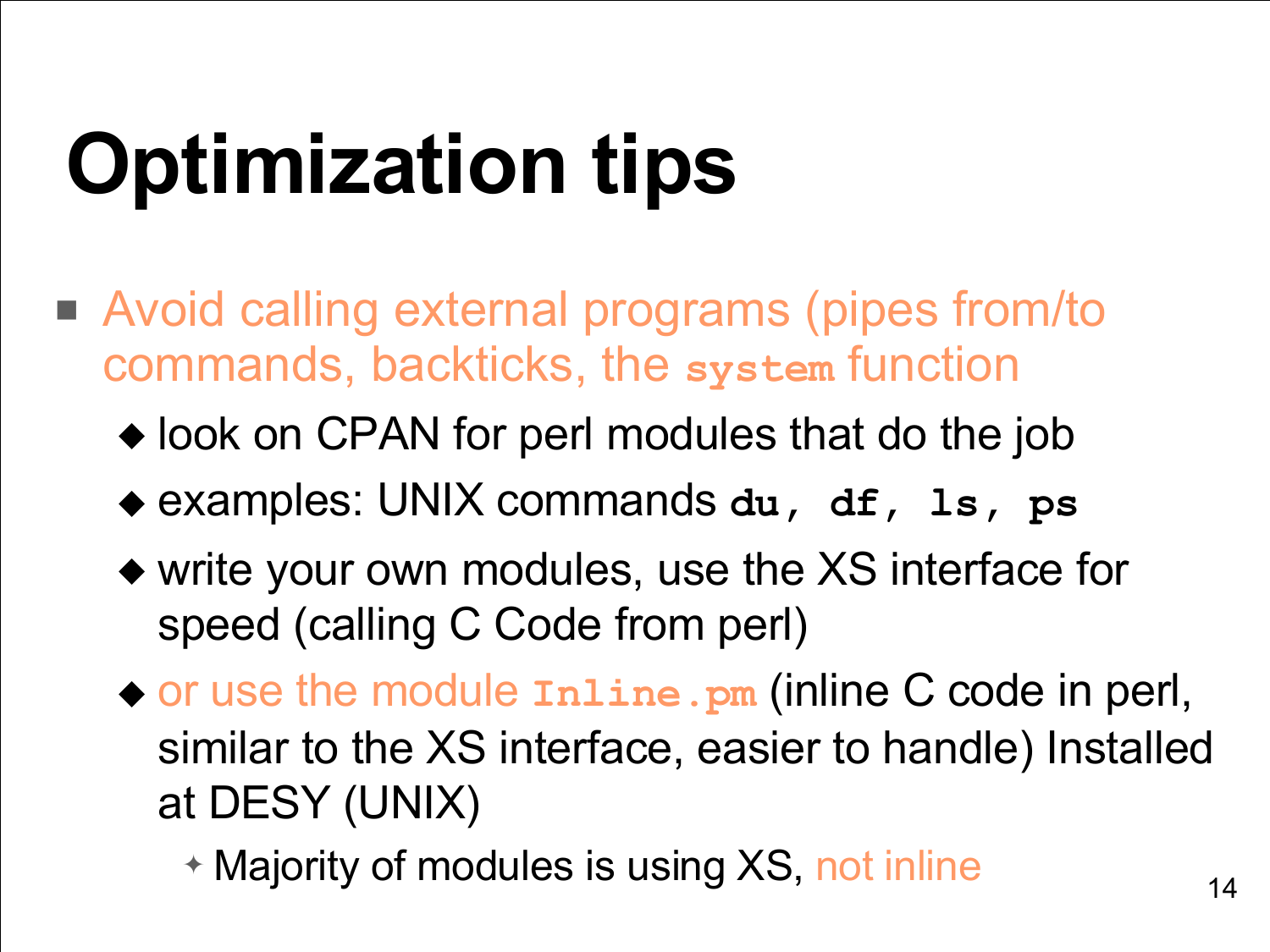#### **Inlining C Code with Inline.pm**

```
use Inline C => <<'END_C';
void greet () { /* define C function */
  printf("Hello, World\n");
}
END_C
```
**greet; # call C function from perl**

- C function gets compiled on first invocation or if code has changed. (good for testing, less suitable for stable production code)
- Subsequent script calls use compiled code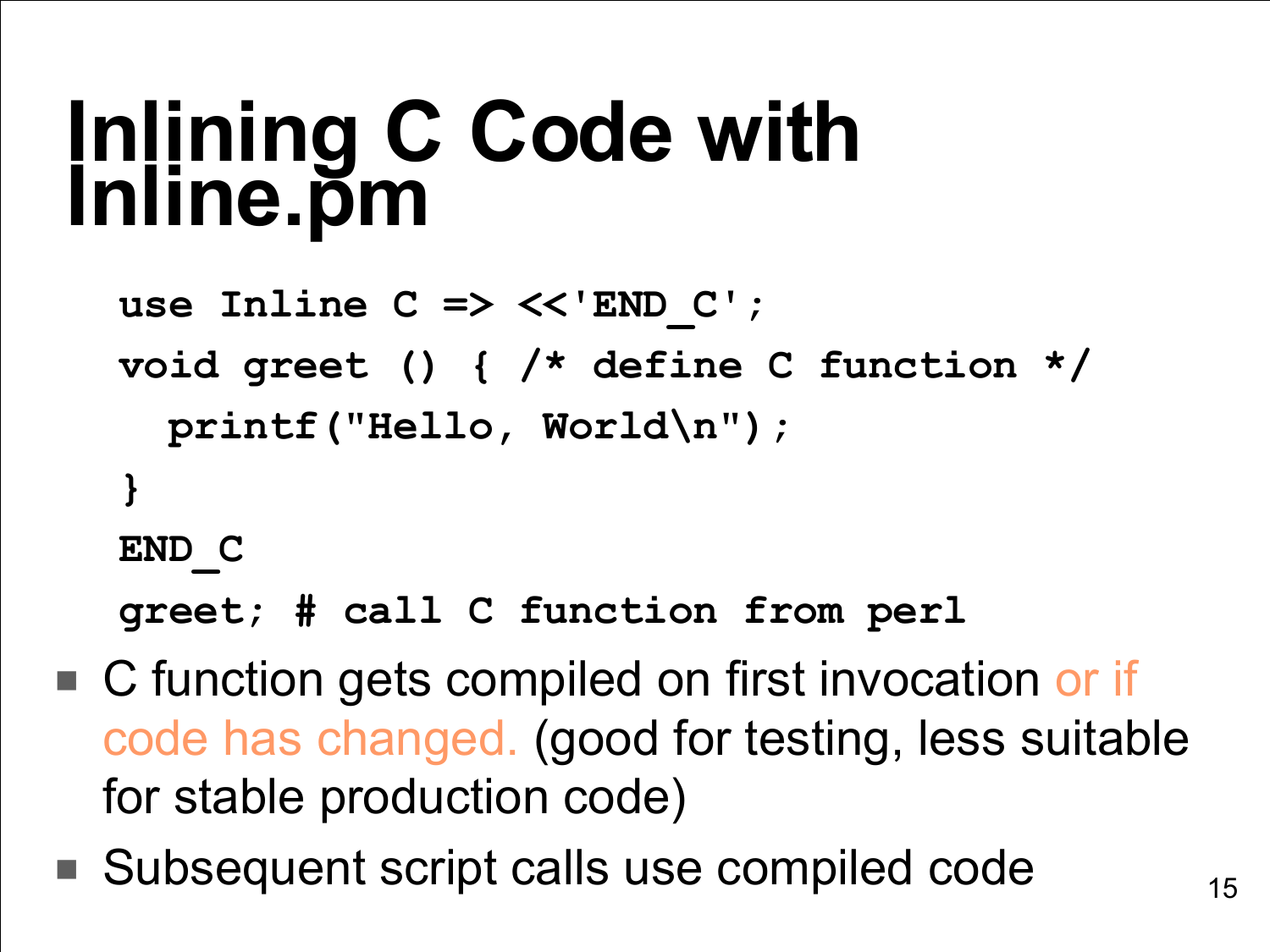#### **Calling Perl from C (Inline::CPR)**

```
/usr/local/bin/cpr
int main(void) {
  printf("Hello World, I'm running Perl %s\n",
          CPR_eval("use Config; $Config{version}")
          );
   return 0;
}
```
- Execution of script with **cpr** *scriptfile*
- Gets compiled on first invocation or after changes
- Subsequent script calls use compiled code
- No longer supported at DESY (not used)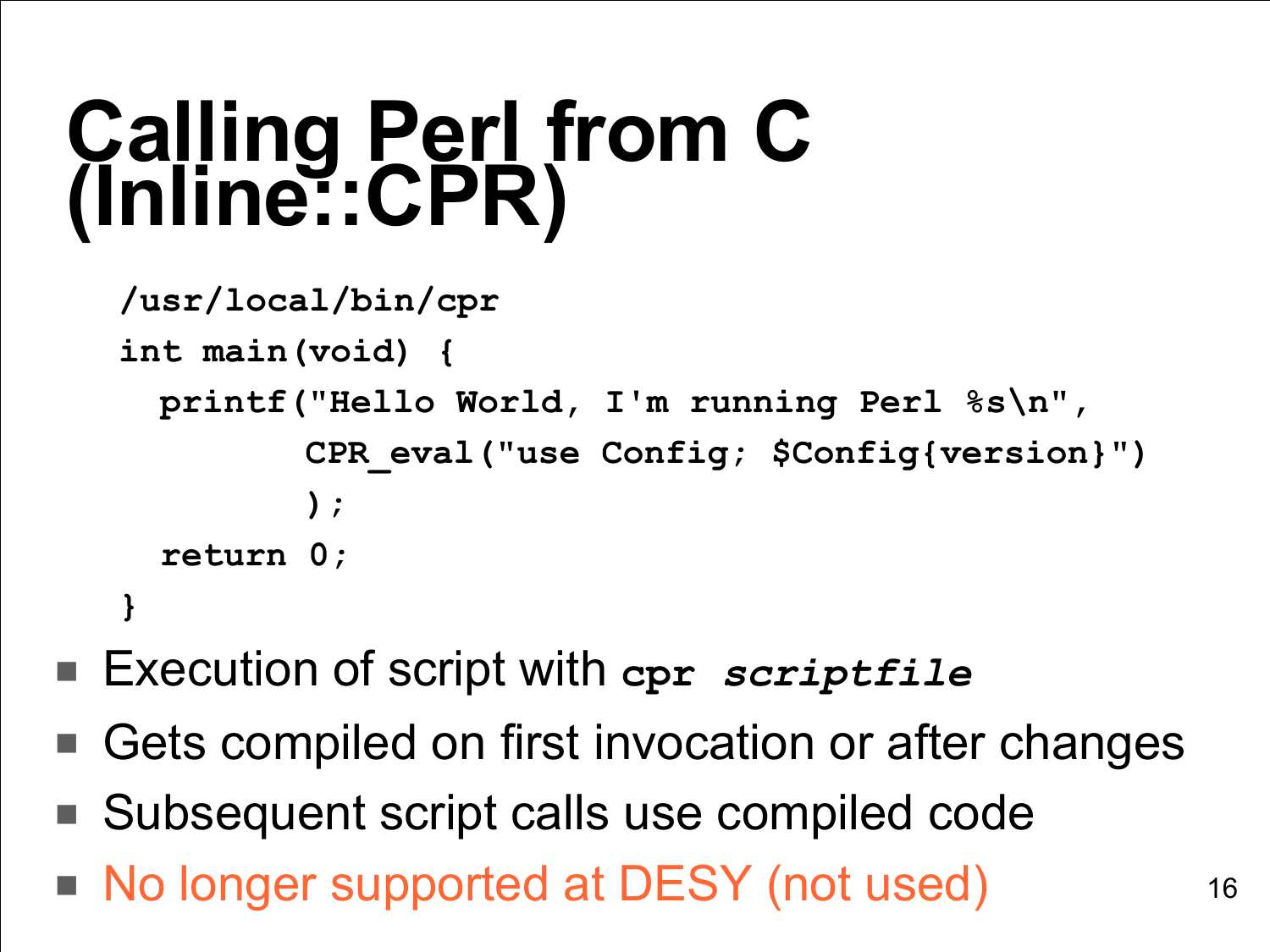### **Compiling Perl Code**

- Compiler included in distribution
- Not as useful as one could think
	- ◆ Not yet production quality
	- ◆ Mainly parsing step saved (faster startup)
	- ◆ Remaining code not much faster
	- ◆ No longer platform independent
	- ◆ If e.g. generating C resulting code hardly readable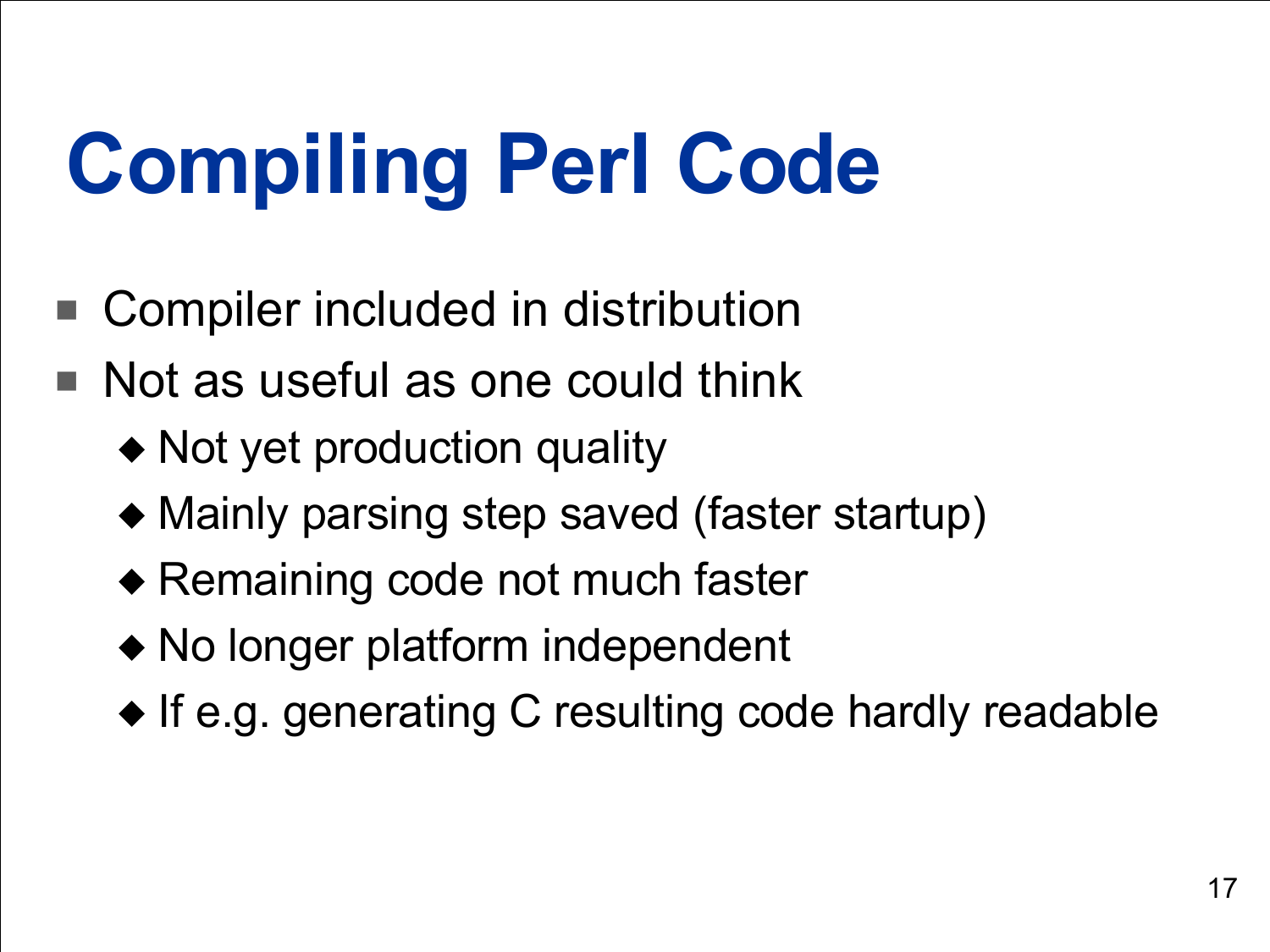### **Using Threads**

- Starting with 5.8 new thread model "ithreads" ◆ Called Interpreter threads
	- ◆ Was available internally already in 5.6
- Perl binary and modules containing XS get compiled differently if threads are used
- Threaded perl now standard, runs slightly slower
- In threads no data are shared by default
	- ◆ Most pure perl modules therefore thread safe
- threaded code harder to write, harder to debug
	- ◆ timing problems, deadlocks, shared access to data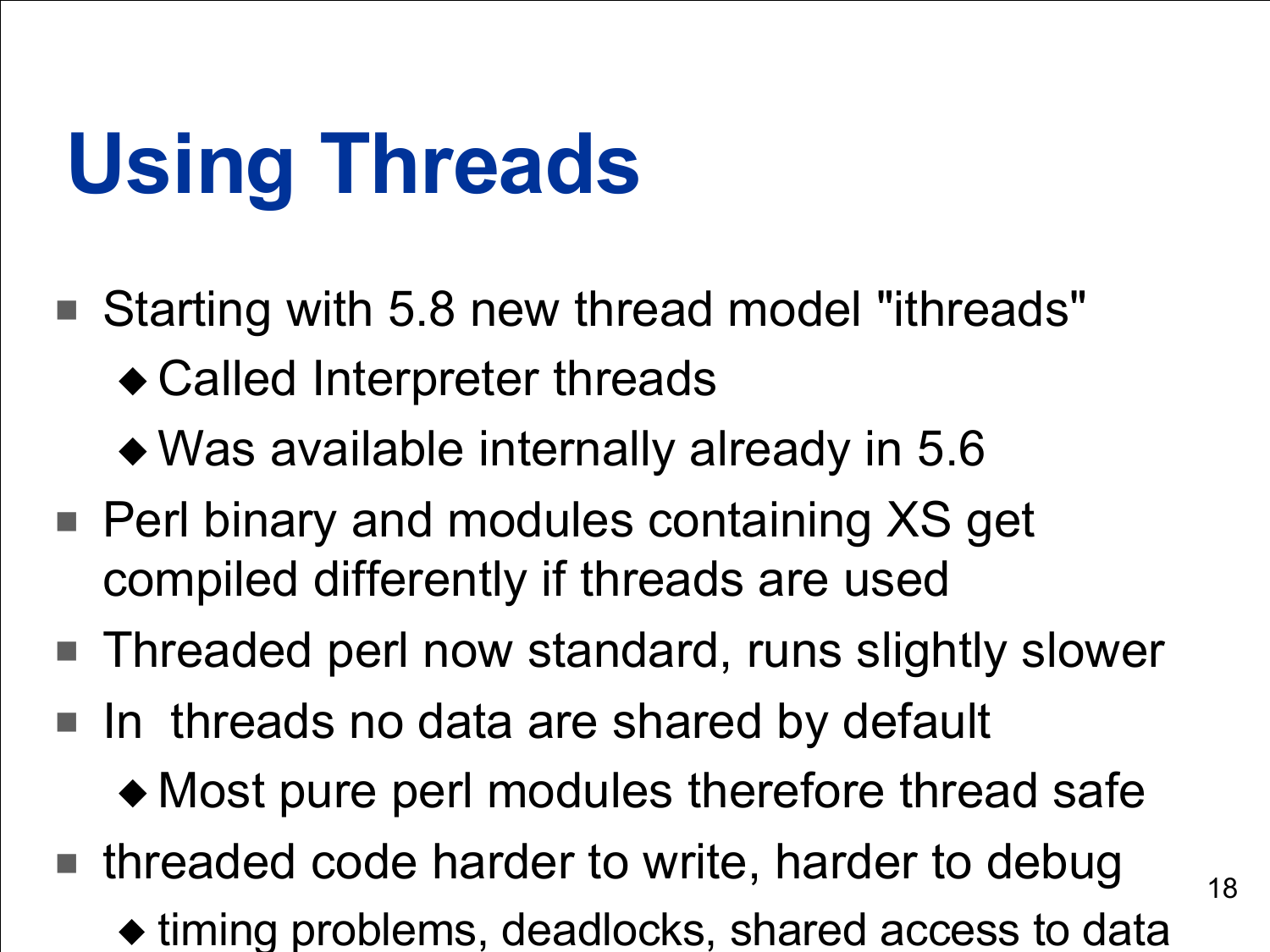# **Threads (2)**

- Threads covered in a tutorial: **perldoc perlthrtut**
- Startup penalty for threads, therefore
	- ◆ Using few long living threads is advantageous
	- ◆ Benchmark to see if the threaded program is worth the effort
- Most rules of parallel programming apply
	- ◆ Several models to use threads (e.g. master/slave)
	- ◆ Synchronization between threads (wait for the others)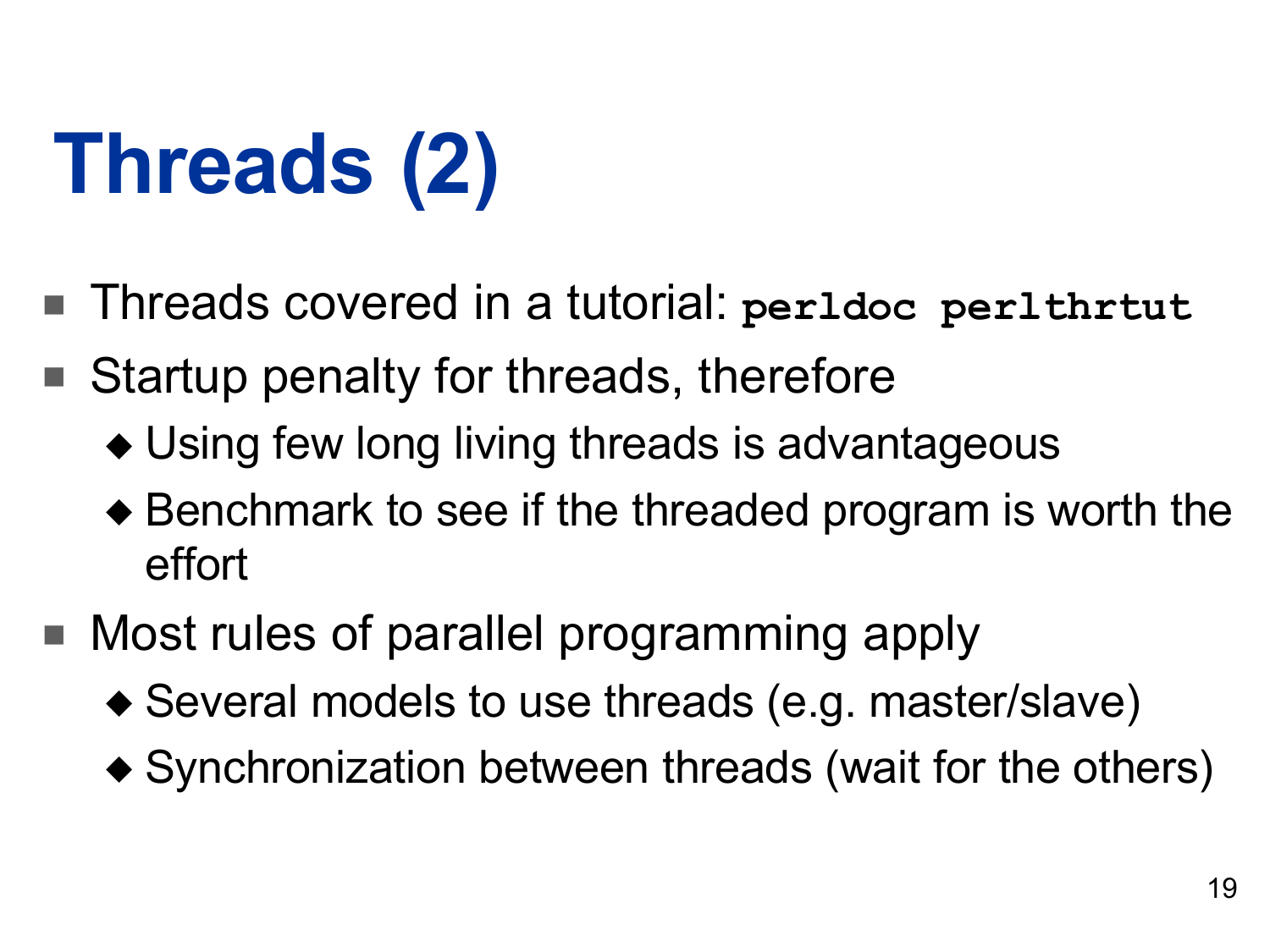# **Documenting your code**

- Inline documentation is the preferred way
	- ◆ POD (plain old documentation) format is used
- Documentation is started with an empty line followed by a pod directive, e.g.
	- **=pod**

**=head1**

followed by more directives and ordinary text and ended with a blank line followed by **=cut**

followed by another blank line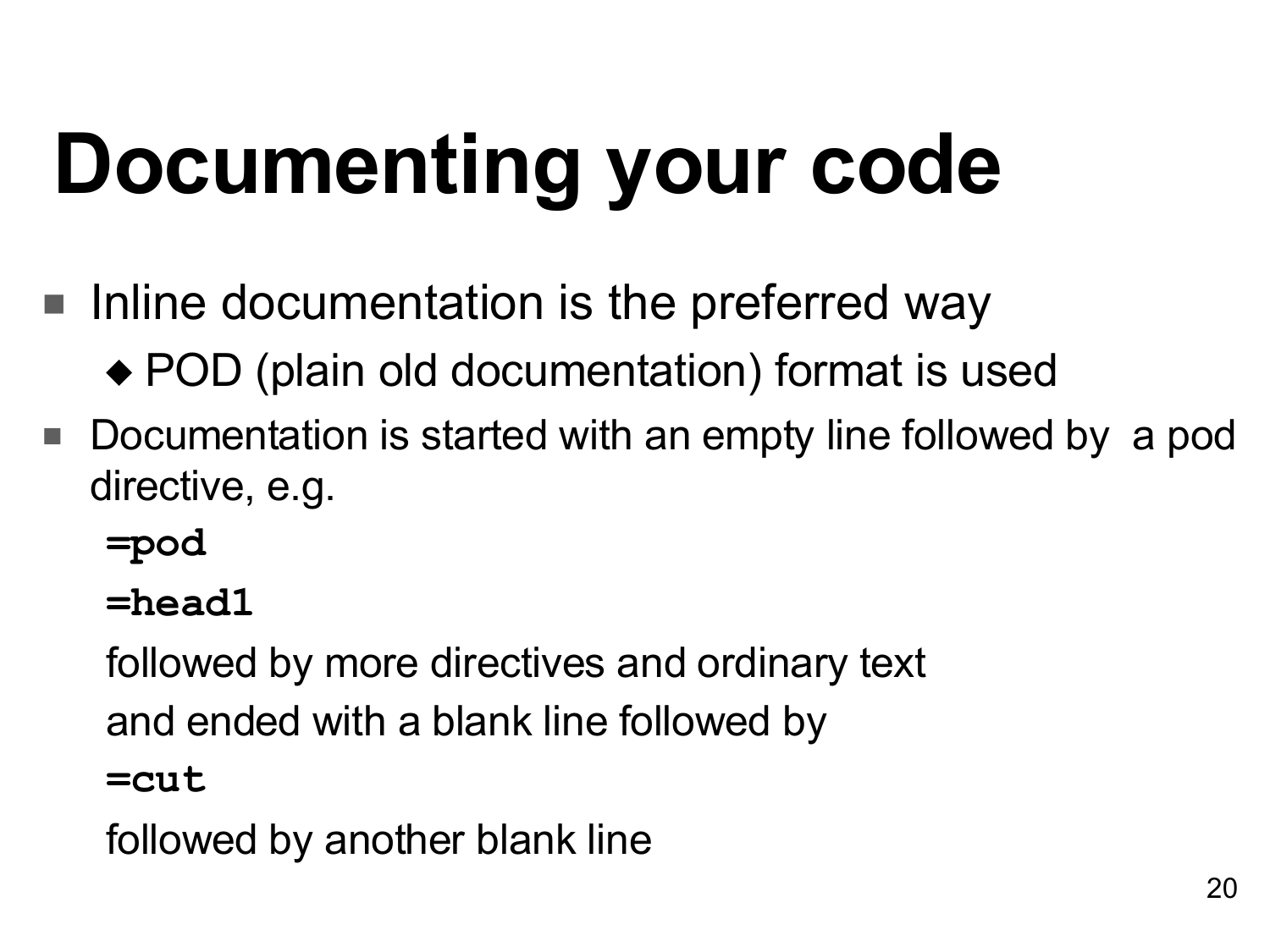#### **A pod example**

**=head1 NAME**

**sudo - execute a command as another user**

**=head1 SYNOPSIS**

```
B<sudo> B<-V> | B<-h> | B<-l> | B<-L> | B<-v> | B<-k> | B<-K> |
[ B<-H> ] [B<-P> ] [B<-S> ] [ B<-b> ] | [ B<-p> I<prompt> ]
[ B<-c> I<class>|I<-> ] [ B<-a> I<auth_type> ]
[ B<-u> I<username>|I<#uid> ] I<command>
```
**=head1 DESCRIPTION**

**B<sudo> allows a permitted user to execute a I<command> as the superuser or another user, as specified in the I<sudoers> file.**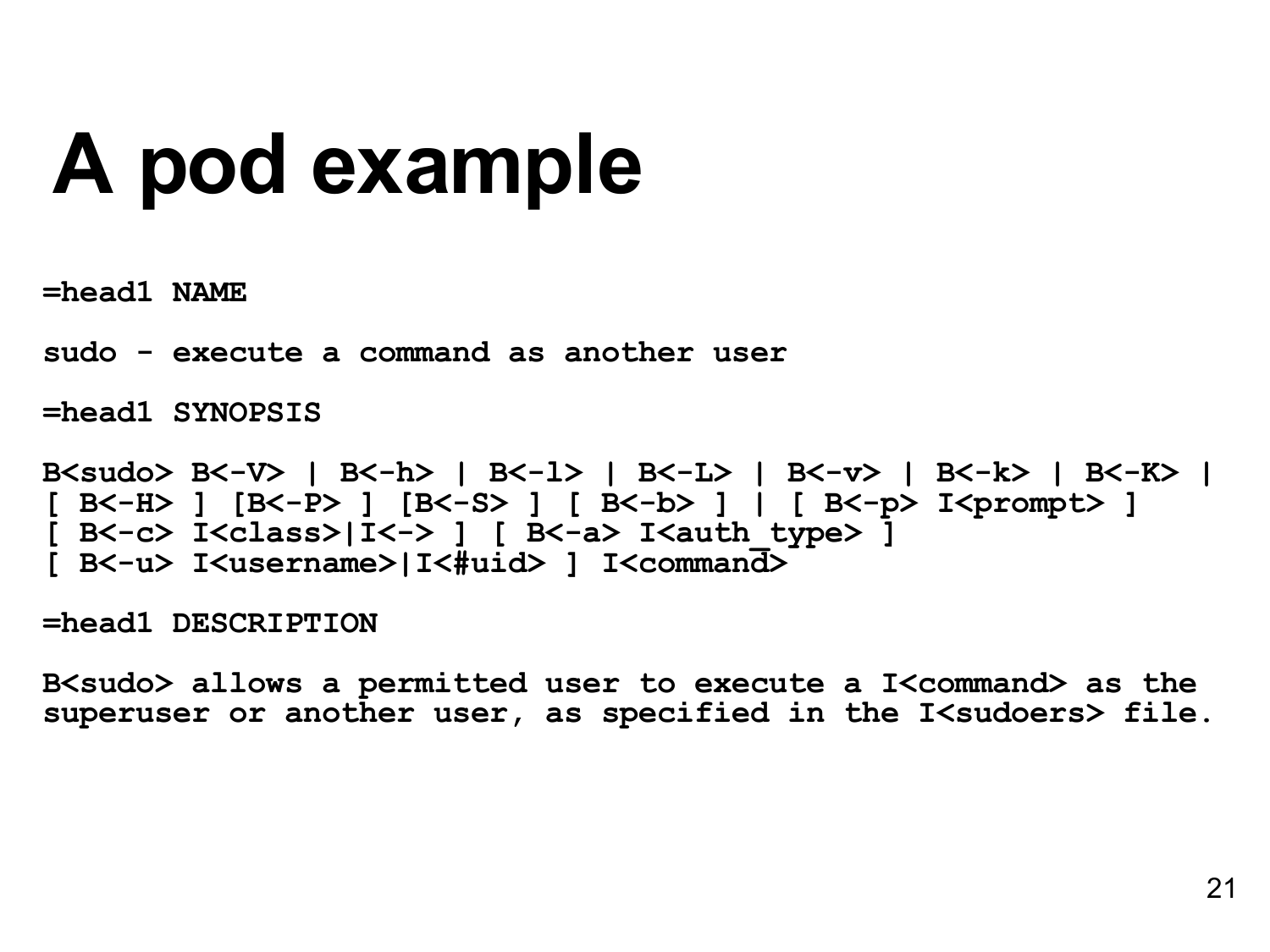#### **Converting pod documentation**

- Common commands for displaying and converting pod **perldoc sudo.pod # ASCII pod2man sudo.pod | groff -man -Tps # PS pod2html sudo.pod # HTML**
- For more format conversions and options see the man pages of the above commands and

**pod2latex**

**pod2usage**

**pod2text**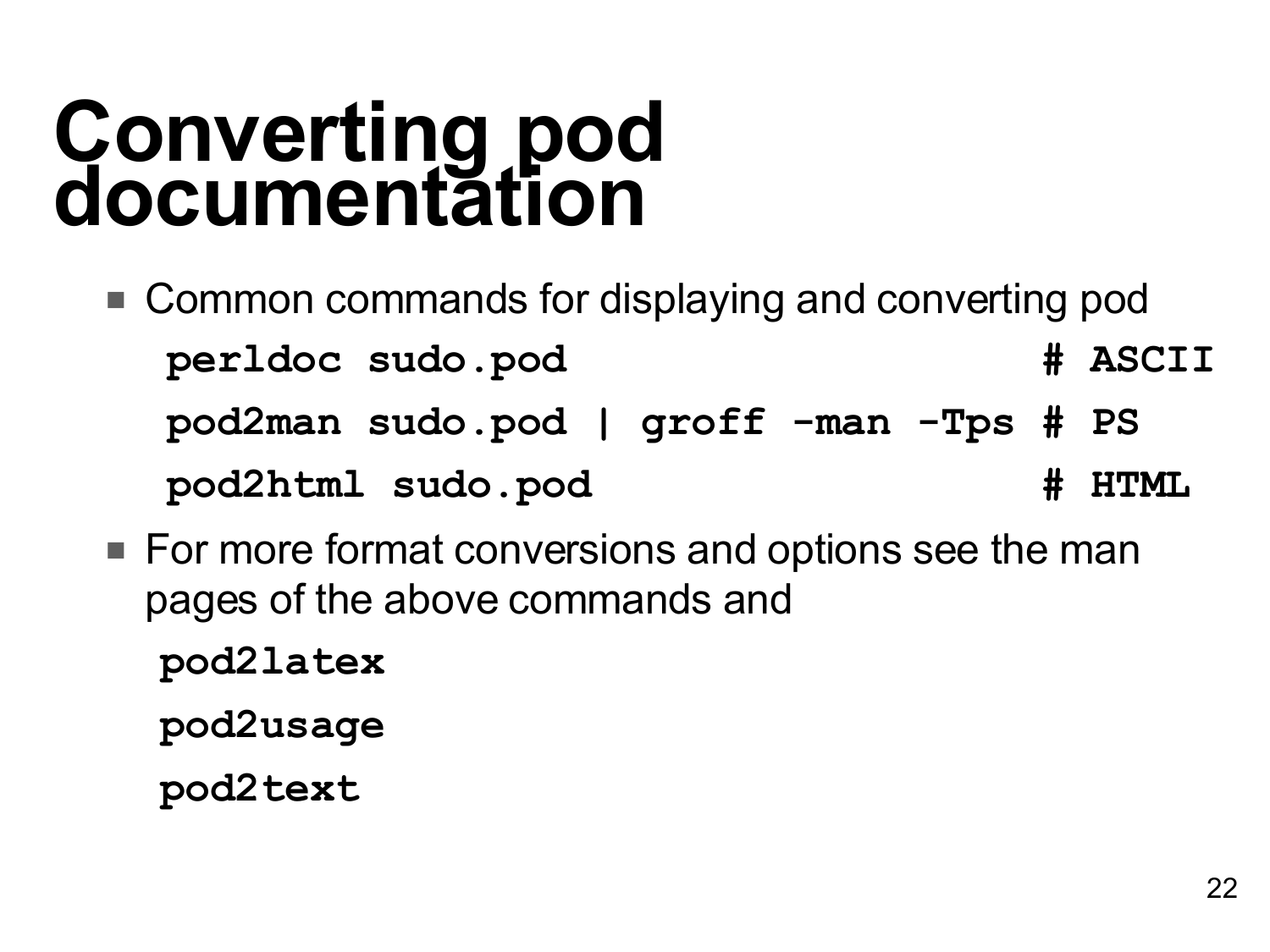#### **Suggestions for own Experiments**

- Rewrite one of the Example Scripts that it gets taint safe, i.e. it runs under **perl -T**
- Generate a list of all Variables using dumpvars
- Check the speed of the stat function on different platforms using the **Benchmark** module
- Document your own perl scripts